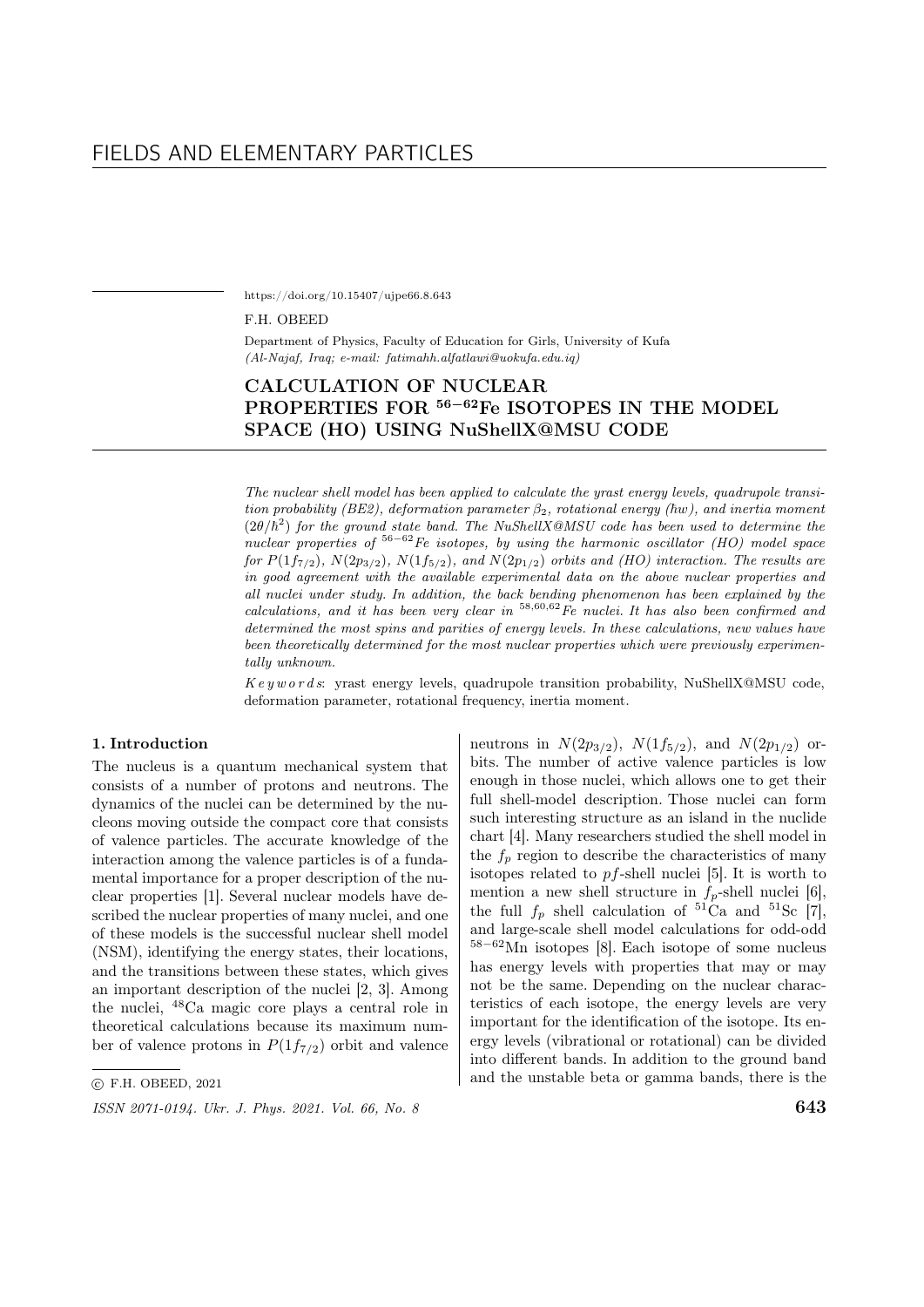yrast band of states with the lowest energy and momentum. The study of this yrast-band is very important for identifying the nuclear properties [9]. It has observed that some nuclei increase their energy levels by increasing the momentum but with different rates, because of the curvature of the inertia moment  $\frac{2\theta}{\hbar^2}$  (MeV<sup>-1</sup>) curve of the emitted gamma energy function. Due to the importance of recognizing the back bending curvature that occurs in the energy levels of some isotopes, many previous studies considered this phenomenon including the nuclear moment of Inertia at high rotational frequencies for  $^{158}$ Dy,  $^{160}$ Dy,  $^{162}$ Er, and <sup>168</sup>Yb nuclei [10] and the nuclear moment of inertia at high spin of  $^{152-154}$ Sm,  $^{154-160}$ Gd,  $^{156-164}$ Dy, <sup>160</sup>−170Er, <sup>164</sup>−174Yb, <sup>170</sup>−180Hf, and <sup>172</sup>−186W nuclei [11]. The main aim of the present research is to describe some of the nuclear properties of <sup>56</sup>−62Fe isotopes that have nucleons lying between the magic numbers 20 and 28. We will employ the (HO) interaction in the (HO) model space for  $(P(1f_{7/2}), N(2p_{3/2}),$  $N(1f_{5/2})$ , and  $N(2p_{1/2})$  orbits. The calculations have been performed by using NuShellX@MSU code.

# 2. Theory

The studies of yrast energy levels and quadrupole transitions, as well as the quadrupole deformation parameter in the nucleus, are of high importance for understanding the nuclear structure, identifying its positions between different nuclei and the characteristics of the structure to which they belong [11]. Nuclear properties can be described by using the Schrödinger equation for  $A$  nucleons. We now consider the general formalism that is used in the effective interaction theory whose purpose, in particular, is to solve the Schrödinger equation for the  $A$ -nucleon system [12]:

$$
\hat{H}\psi(1,2,...,A) = E\psi(1,2,...,A),\tag{1}
$$

where  $(\hat{H})$  is the sum representing both the kinetic energy operators of nucleons and two-body interactions between nucleons [13]:

$$
\hat{H} = \hat{H}_o + \hat{V},\tag{2}
$$

where  $\hat{H}_o$  is the sum of single-particle Hamiltonians, and  $\hat{V}$  is a residual interaction. The spherical mean field has been produced by the closed core corresponding to the  $(\hat{H}_o)$  part, which is a standard phenomenological single-particle potential given by a harmonic oscillator. All valence nucleons outside the closed core interact through the  $(H_1)$  part, which is taken into account for describing nuclei by using the specified model space. In the nuclear shell model calculations [14], the effective interactions can be derived from the free  $NN$  interaction. They can be also obtained in a more phenomenological manner, by combining the results from the free  $NN$  interaction and from the fits of selected experimental data [15]. The Hamiltonian of a nucleus can be formed by the inert core and two orbiting nucleons in the valence shells that can be split into two parts:  $H = H_{\text{core}} + H_{12}$ . By using the same notations as in Eq.  $(2)$  [16], we have

$$
H_{\text{core}} = \sum_{k=3}^{A} T(k) + U(k) + \sum_{3=k<1}^{A} V(l,k) - \sum_{k=3}^{A} U(k),
$$
\n(3)

$$
H_{12} = \sum_{k=1}^{2} T(k) + U(k) + \sum_{k=1}^{2} \sum_{l=3}^{A} V(k, l) +
$$
  
+  $V(1, 2) - \sum_{k=1}^{2} U(k),$  (4)

 $H_{\text{core}}$ : expresses the interactions between the core particles (labeled by  $k = 3, ..., A$ ), while  $H_{12}$  represents the contribution from for two additional particles. We can write  $H_{12}^{(0)} = [T(1)+U(1)]+[T(2)+U(2)]$ including the single-particle kinetic and potential energies of the particles (1 and 2), while  $H_{12}^{(1)}$  denotes the residual interaction. We have

$$
H_{12} = \sum_{l=3}^{A} V(1, l) + U(1) + \sum_{l=3}^{A} -U(2)V(1, 2). \tag{5}
$$

The equations above hold for any average field  $U(k)$ . For  $U(k) = \sum_{l=3}^{A} V(k, l)$ , the equation take the form

$$
H_{12} = V(1,2). \t\t(6)
$$

If the only two-particle term  $V(1, 2)$  remains in Eq. (5), the information about the properties of the NN interaction  $V(k, l)$  can be obtained by analyzing the contribution of the two particles to the total energy of a nucleus that consists of an inert closed core plus two nucleons [17]. The model space and effective interaction are essential inputs for calculating the energy levels, the electric quadrupole probability, and another nuclear properties like the electric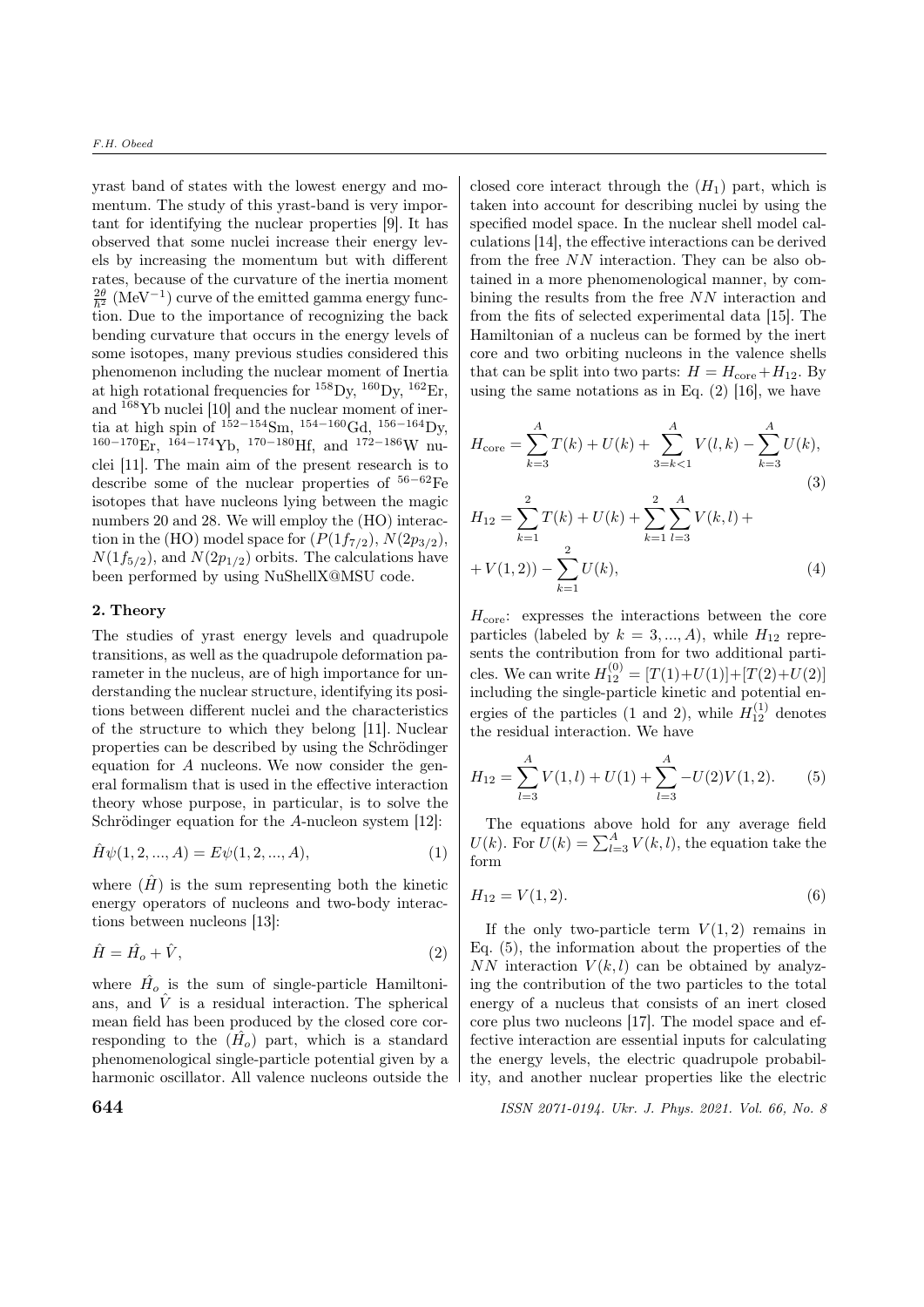quadrupole deformation, inertial moment, and rotational energy. The electric matrix element between the initial and final nuclear states can be written as

$$
M(EJ) = \left\langle J_f \|\sum_k e(k)\hat{Q}_J(\mathbf{r})_k\|J_i\right\rangle_{MS},\tag{7}
$$

where  $e(k)$  is the electric charge for the k-th nucleon, and  $e(k) = 0$  for a neutron. By adding a valence neutron, we will induce the polarization of the core into configurations outside the adopted model space. In this case, the reduced electric matrix element will be written in terms of the proton and neutron as follows:

$$
M(EJ) = \sum t_z e(t_z) \langle J_f \| \hat{Q}_J(\mathbf{r}, t_z) \| J_i \rangle, \tag{8}
$$

where  $\langle J_f \Vert \hat{Q}_J(\mathbf{r}, t_z) \Vert J_i \rangle$  is expressed as the sum of the products of the one-body density matrix (OBDM) times the single-particle matrix elements:

$$
\langle J_f \| \hat{Q}_J(\mathbf{r}, t_z) \| J_i \rangle =
$$
  
=  $\sum j j' O B D M(Ji, Jf, J, t_z, j, j') j' \langle j' \| O^J(\mathbf{r}, t_z) \| j \rangle,$   
(9)

where  $j$  and  $j'$  denote single-particle states for the shell model space. By assigning effective charges  $e_{\text{eff}}(t_z)$  to the protons and neutrons which are outside of the closed shell, the matrix element can be written in terms of effective charges by using the equation

$$
M(EJ) = \sum_{t_z} e_{\text{eff}}(t_z) \langle Jf \| \hat{Q}_2(\mathbf{r}, t_z) \| Ji \rangle_{MS}, \qquad (10)
$$

 $e_{\text{eff}}(t_z)$  represents the effective charge for a nucleon which can be written as

$$
e_{\text{eff}}(t_z)\langle J_f \| (\hat{Q}(\mathbf{r}, t_z) \| J_i \rangle_{MS} =
$$
  
= 
$$
e(t_z \langle J_f \| (\hat{Q}(\mathbf{r}, t_z) \| J_i \rangle_{MS} + \langle J_f \| (\hat{\Delta Q})(\mathbf{r}, t_z) \| J_i \rangle_{CP}.
$$
  
11)

Hence, we get

$$
e_{\text{eff}}(t_z) = e(t_z) + \frac{\langle J_f || (\hat{\Delta Q}) (\mathbf{r}, t_z) || J_i \rangle_{CP}}{\langle J_f || \hat{Q} (\mathbf{r}, t_z) || J_i \rangle_{MS}} =
$$
  
= 
$$
\{e(t_z) + e\delta e(t_z)\},
$$
 (12)

 $\delta e(t_Z)$  is expressed from the polarization charge for a nucleon. From relation (12), it is seen that the difference between the effective charge and the charge of a single nucleon is referred to the polarization

 $\frac{1}{10}$  ISSN 2071-0194. Ukr. J. Phys. 2021. Vol. 66, No. 8 645

charge. The effective charge values have been deduced from the observed static and transition moments. It is explained that the value may depend somewhat on the orbit of the nucleon. Especially, the polarization effect decreases, when the binding energy of nucleons becomes low, since the nucleon is outside the nuclear surface, and the effectiveness of polarizing the core is less:  $22.22 \times 10^{-2}$ 

$$
B(EJ) = \frac{|M(EJ)|^2}{(2Ji+1)}.
$$
\n(13)

The state  $J = 2$ ,  $M = 0 >$  for  $J_{[i]} = J_f$  is defined for the electric quadrupole moment according to the equation:

equation:  
\n
$$
Q(J=2) = \begin{pmatrix} J_i & J & J_i \\ -J_i & J & J_i \end{pmatrix} \frac{\sqrt{16\pi}}{5} M(EJ). \tag{14}
$$

The intrinsic quadrupole moment  $(Q_0)$  can be determined from the reduced transition probability  $B(E2)$  as [18]:

$$
B(E2; J_i, \quad k \to J_f, k) = \frac{5}{16\pi} Q_0^2 \langle J_i k; 20 | J_f \rangle^2, \quad (15)
$$

 $\langle J_i k; 20 \vert J_f \rangle$  is a Clebsch–Gordan coefficient that governs the coupling of the angular momenta. For the electromagnetic transitions between the states  $J_i = J$ and  $J_f = J + 2$ , with  $k = 0$ , the Clebsch–Gordan coefficient in (15) can be rewritten as [19]:

$$
\langle J0 \ k; 20 | (J+2)0 \rangle^2 = \frac{(3(J+1)(J+2))}{(2(2J+1)(2J+3))}.
$$
 (16)

Hence, from the reduced electric quadrupole transition probability,  $B(E2) \uparrow$ , from the spin  $0^+$  ground state to the first excited spin  $2^+$  state, we can calculate the values of the intrinsic quadrupole moment  $Q_0$  according to the following relation:

$$
Q_0 = \sqrt{\frac{16\pi}{5} \times B(E2 \uparrow)}. \tag{17}
$$

We note that the electromagnetic excitation  $B(E2)$   $\uparrow$  and decay  $B(E2) \downarrow$  of a nuclear state are related by the relation:

$$
B(E2: J_f \to J_i) = \left(\frac{(2J_i + 1)}{(2J_f + 1)}\right) B(E2: J_i \to J_f). (18)
$$

The electric quadrupole deformation parameter can be calculated by the reduced transition probability  $B(E2 \uparrow)$  defined as [20]:

$$
\beta_2 = \frac{4\pi}{3ZR_0^2} \times \sqrt{BE2 \uparrow; (0_1^+ \to 2_1^+)},\tag{19}
$$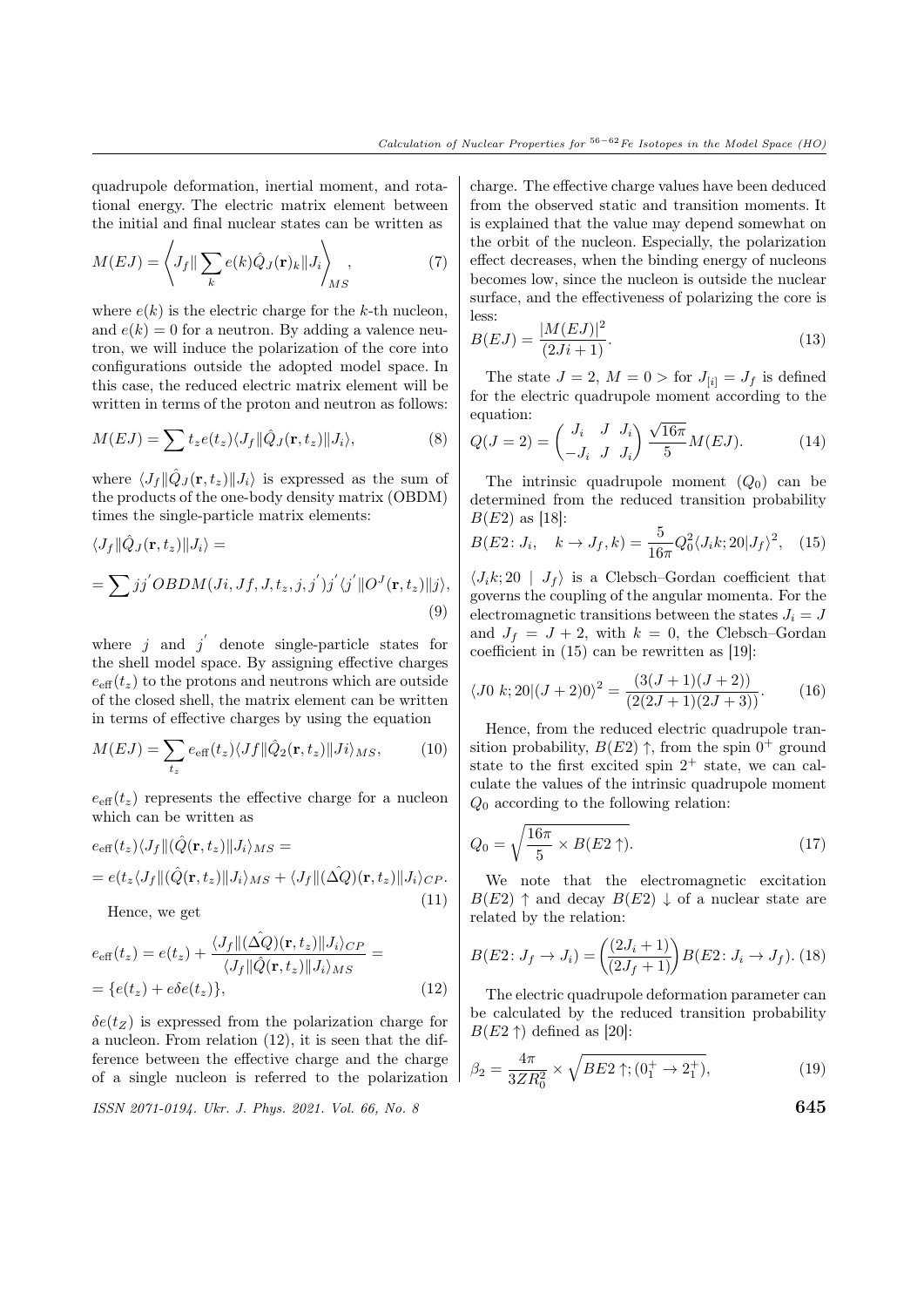|                    | Theoretical values                                                                                                                                                       |                  | Experimental values |                         |  |  |
|--------------------|--------------------------------------------------------------------------------------------------------------------------------------------------------------------------|------------------|---------------------|-------------------------|--|--|
| Nuclei             | Yrast levels                                                                                                                                                             | Energies (MeV)   | Yrast levels        | Energies (MeV) [26]     |  |  |
| $^{56}\mathrm{Fe}$ |                                                                                                                                                                          | $\boldsymbol{0}$ | $0+$                | $\overline{0}$<br>0.846 |  |  |
|                    |                                                                                                                                                                          | 0.814            | $2^+$               |                         |  |  |
|                    |                                                                                                                                                                          | 2.077            | $4^+$               | 2.085                   |  |  |
|                    |                                                                                                                                                                          | $3.655\,$        | $6+$                | 3.388                   |  |  |
|                    |                                                                                                                                                                          | 5.458            | $8+$                | $5.255\,$               |  |  |
|                    | $\begin{array}{c} 0^+_1 \\[-1.2mm] 2^+_1 \\[-1.2mm] 4^+_1 \\[-1.2mm] 6^+_1 \\[-1.2mm] 6^+_1 \\[-1.2mm] 8^+_1 \\[-1.2mm] 10^+_1 \\[-1.2mm] 10^+_1 \end{array}$            |                  | $10^{(+)}$          | 7.820                   |  |  |
| Nuclei             | Yrast levels                                                                                                                                                             | Energies (MeV)   | Yrast levels        | Energies (MeV) [27]     |  |  |
| $^{58}\mathrm{Fe}$ |                                                                                                                                                                          | $\boldsymbol{0}$ | $0+$                | $\overline{0}$          |  |  |
|                    |                                                                                                                                                                          | 0.887            | $2^+$               | 0.811                   |  |  |
|                    |                                                                                                                                                                          | 2.141            | $4^+$               | 2.076                   |  |  |
|                    |                                                                                                                                                                          | 3.668            | $6+$                | 3.596                   |  |  |
|                    |                                                                                                                                                                          | 5.047            | $8+$                | 5.343                   |  |  |
|                    |                                                                                                                                                                          | 7.418            | $(10^{+})$          | 7.242                   |  |  |
|                    | $\begin{array}{c} 0^+_1 \\[-1.2mm] 2^+_1 \\[-1.2mm] 4^+_1 \\[-1.2mm] 4^+_1 \\[-1.2mm] 6^+_1 \\[-1.2mm] 8^+_1 \\[-1.2mm] 10^+_1 \\[-1.2mm] 12^+_1 \end{array}$            | 9.947            | (12)                | 9.984                   |  |  |
| Nuclei             | Yrast levels                                                                                                                                                             | Energies (MeV)   | Yrast levels        | Energies (MeV) [28]     |  |  |
| $^{60}\mathrm{Fe}$ |                                                                                                                                                                          | $\boldsymbol{0}$ | $0+$                | $\overline{0}$          |  |  |
|                    |                                                                                                                                                                          | 0.932            | $2^{+}$             | 0.824                   |  |  |
|                    |                                                                                                                                                                          | 2.309            | $4^+$               | 2.114                   |  |  |
|                    | $\begin{array}{c} 0^+_1 \\[-1.2mm] 2^+_1 \\[-1.2mm] 4^+_1 \\[-1.2mm] 4^+_1 \\[-1.2mm] 6^+_1 \\[-1.2mm] 8^+_1 \\[-1.2mm] 10^+_1 \\[-1.2mm] 12^+_1 \\[-1.2mm] \end{array}$ | 3.998            | $(6^+)$             | 3.582                   |  |  |
|                    |                                                                                                                                                                          | 5.639            | $8+$                | 5.333                   |  |  |
|                    |                                                                                                                                                                          | 7.038            | $10^{+}$            | 6.475                   |  |  |
|                    |                                                                                                                                                                          | 8.918            |                     | 8.920                   |  |  |
| Nuclei             | Yrast levels                                                                                                                                                             | Energies (MeV)   | Yrast levels        | Energies (MeV) [29]     |  |  |
| $^{62}\mathrm{Fe}$ |                                                                                                                                                                          | $\mathbf{0}$     | $0+$                | $\boldsymbol{0}$        |  |  |
|                    |                                                                                                                                                                          | 1.028            | $2^+$               | 0.877                   |  |  |
|                    |                                                                                                                                                                          | 2.344            | $(4^{+})$           | 2.176                   |  |  |
|                    |                                                                                                                                                                          | 4.032            | $(2^+, 3^+, 4^+)$   | 4.050                   |  |  |
|                    |                                                                                                                                                                          | 5.928            |                     | 5.474                   |  |  |
|                    | $\begin{array}{c} 0^+_1 \\[-1.2mm] 2^+_1 \\[-1.2mm] 4^+_1 \\[-1.2mm] 4^+_1 \\[-1.2mm] 6^+_1 \\[-1.2mm] 8^+_1 \\[-1.2mm] 10^+_1 \\[-1.2mm] 10^+_1 \end{array}$            | 7.278            |                     |                         |  |  |
|                    | $12^{+}_{1}$                                                                                                                                                             | 9.406            |                     |                         |  |  |

#### Table 1. Comparison between theoretical and experimental excitation energies (MeV) for <sup>56</sup>−62Fe (even-even) nuclei

Z is the atomic number, and  $R_0^2 = 0.0144 A^{(2/3)}(b)$ . But the static electric quadrupole moment  $Q$  values are determined by the intrinsic moment  $Q_0$ in the laboratory reference system from the equation [21]:

$$
Q = Q_0 \left\{ \frac{(3K^2 - I(I+1))}{((I+1)(2I+3))} \right\},\tag{20}
$$

I expresses the spin of the state member of the rotational band for the ground state, and  $K$  is its projection on the symmetry axis. In some nuclei, there is a sudden change in the inertial momentum value at a relatively high total angular momentum values leading to a decrease in the rotational energy  $\hbar w$  (MeV) of the nucleus at that total angular momentum. This leads to the back-bending in the energy curve with the total angular momentum [22]. When the relation between inertial moment  $2\theta/\hbar^2$  (MeV<sup>-1</sup>) and the rotational energy  $\hbar w$ ) (MeV) appears, the change with  $Z$  is clearly inverted [23]. The inertial moment can be calculated by the difference in the energies of two levels in the yrast rotational bands of statesaccording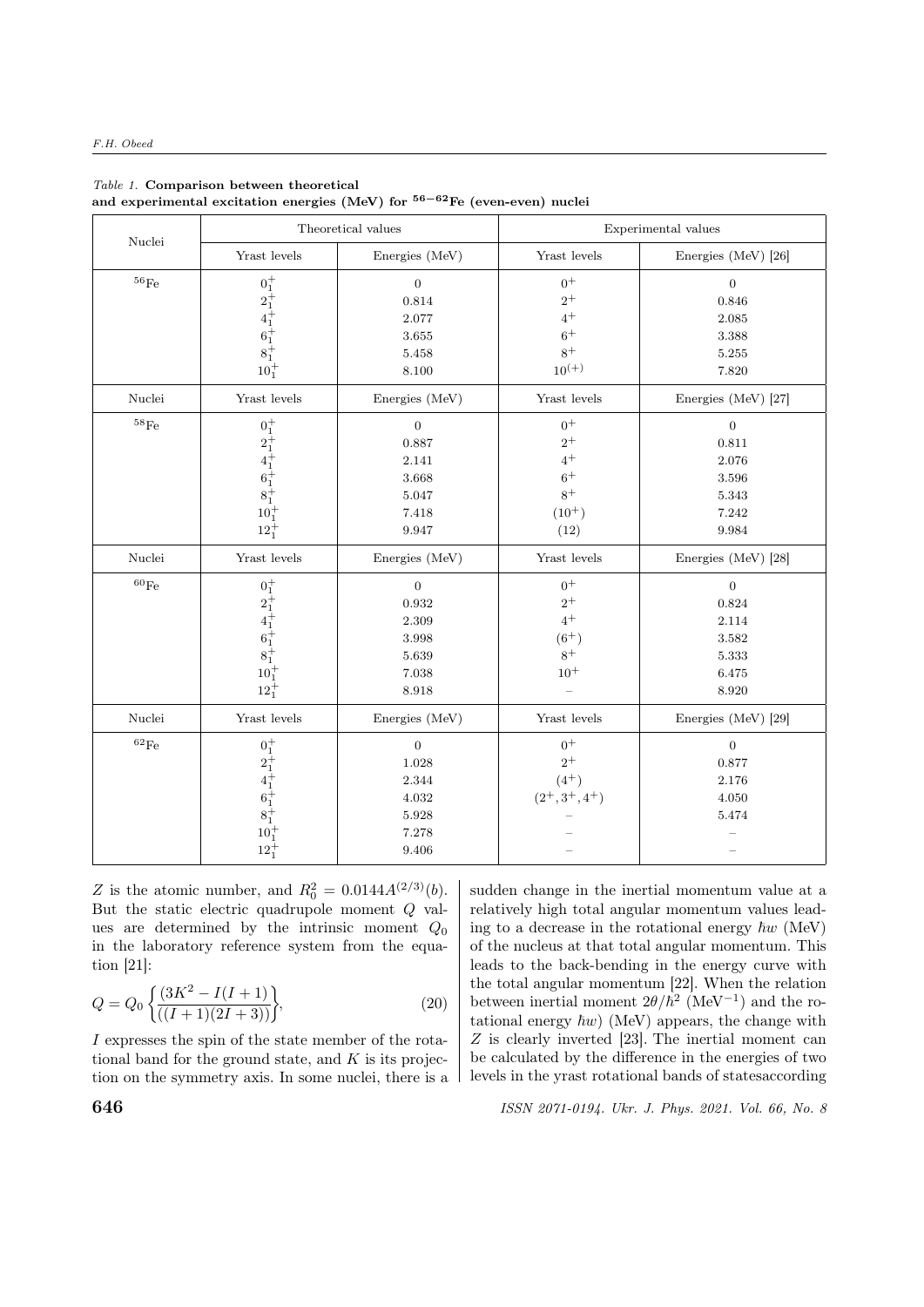to the relation [24]:

$$
2\theta/\hbar^2 = \frac{4J - 2}{E(J) - E(J - 2)} = \frac{4J - 2}{E_y}.
$$
 (21)

In addition, the rotational energy resulting from the transition from a state with angular momentum  $(J)$  to a lower state with angular momentum  $(J-2)$ can be calculated according to the relation.

$$
\hbar w = \frac{E(J) - E(J - 1)}{\sqrt{J(J + 1)} - \sqrt{(J - 2)(J - 1)}}.
$$
\n(22)

## 3. Results and Discussion

The yrast band structure for  $56-62$ Fe isotopes has been explained by employing the (HO) model space and (HO) interaction in NuShellX@MSU code which represents a set of programs for carrying out nuclear shell-model calculations. This code can be used as a set of computer codes written by Rae and enables one to obtain exact energies, eigenvectors, and spectroscopic overlaps for low-lying states in the shell-model Hamiltonian matrix calculations with very large basis dimensions. It uses a  $J$ -coupled proton-neutron basis and  $J$ -scheme matrix dimensions up to the order of 100 million [25]. In this paper, we will explain that the nuclear shell model provides one of the most established ways to describe atomic nucleus properties with low or medium masses such as <sup>56</sup>−62Fe nuclei that are a part of both  $1f_{7/2}$  and  $f_p$ -shells formed of the four single-particle orbitals which are  $(1f_{7/2})$  for six protons and,  $(2p_{3/2}\&1f_{5/2})$  as well as  $(2p_{1/2})$  for two, four, six, and eight neutrons, respectively, outside the <sup>48</sup>Ca double shell closure. Each valence nucleon orbit provides positive-parity states for energy levels of all possible mixing configurations. In this work, the energy levels for the ground bands, electric quadrupole transition probability  $(BE2)$ , deformation parameter  $(\beta_2)$ , rotational energy  $(\hbar w)$ , and inertia moment  $(2\theta/\hbar^2)$  have been calculated. On the other hand, the relationship between the moment of inertia and the rotational energy of all nuclei has been drawn, which has explained the back bending appearance in most nuclei. Now, <sup>56</sup>−<sup>62</sup>Fe nuclei will be discussed in what follows.

# 3.1. Energy levels

Table 1 shows the comparison between the expected theoretical and the experimental values for the positive parity states of all <sup>56</sup>−<sup>62</sup>Fe nuclei, which has

 $\frac{1}{10}$  ISSN 2071-0194. Ukr. J. Phys. 2021. Vol. 66, No. 8 647

been achieved by employing the (HO) interaction with NuShellX@MSU code.  $^{56}$ Fe nucleus ground state is composed of six protons and two neutrons outside the <sup>48</sup>Ca double shell closure which occupy the  $(1f_{7/2})$  shell for protons and  $(2p_{3/2}, 1f_{5/2},$  and  $2p_{1/2})$ orbits for neutrons. For this nucleus, the comparison shows the excellent agreement between the predicted theoretical results of calculations such as  $(0, 0^+),$  $(0.814; 2^+), (2.077; 4^+), (3.655; 6^+), (5.458; 8^+),$  and  $(8.100; 10^+)$  MeV and experimental data  $(0; 0^+),$  $(0.846; 2^+), (2.085; 4^+), (3.388; 6^+), (5.255; 8^+)$  and  $(7.820; 10^+)$  MeV for the yrast band. For the experimental level 7.820 MeV, we have confirmed parity  $(+)$ . The available experimental data on <sup>56</sup>Fe nucleus have been taken from Refs. [26]. We note that  $58\text{Fe}$ nucleus has six protons and four neutrons above <sup>48</sup>Ca closed core. The comparison shows that the expected theoretical values for energies 0.887, 2.141, 3.668 and 5.04 MeV have been better correspond with experimental energies [27] at values 0.811, 2.076, 3.596 and 5.343 MeV at same spins  $(0^+, 2^+, 4^+, 6^+)$  and 8 <sup>+</sup>) respectively. But though the experimental energy value 7.242 MeV agrees with the theory, the theoretical spin and parity  $10^+$  were unconfirmed experimentally. Moreover, the parity  $(+)$  and calculated spin (12) are confirmed for the experimental energy level 9.984 MeV. In the case of  ${}^{60}Fe$  isotope, there are six protons and six neutrons distributed on  $1f_{7/2}(p)$  shell and  $(2p_{3/2}(n), 1f_{5/2}(n))$ , and  $2p_{1/2}(n)$  orbits over <sup>48</sup>Ca closed core. The experimental data [28], namely,  $(0,0^+)$ ,  $(0.824;2^+)$ ,  $(2.114; 4^+), (5.333; 8^+), \text{ and } (6.475; 10^+) \text{ MeV have}$ been compared with the theoretical values, by showing a sufficient agreement. An experimental level of 3.582 MeV has been affirmed except for the spin

Table 2. Skyrme20 (SK20) parameters values

| Parameters       | Values      |  |  |
|------------------|-------------|--|--|
| $t_0$            | $-1445.322$ |  |  |
| $t_1$            | 264.867     |  |  |
| $t_2$            | $-131.786$  |  |  |
| $t_3$            | 12103.863   |  |  |
| $w_0$            | 148.637     |  |  |
| $\boldsymbol{a}$ | 0.5         |  |  |
| $x_0$            | 0.340       |  |  |
| $x_1$            | 0.580       |  |  |
| $x_2$            | 0.127       |  |  |
| $x_3$            | 0.030       |  |  |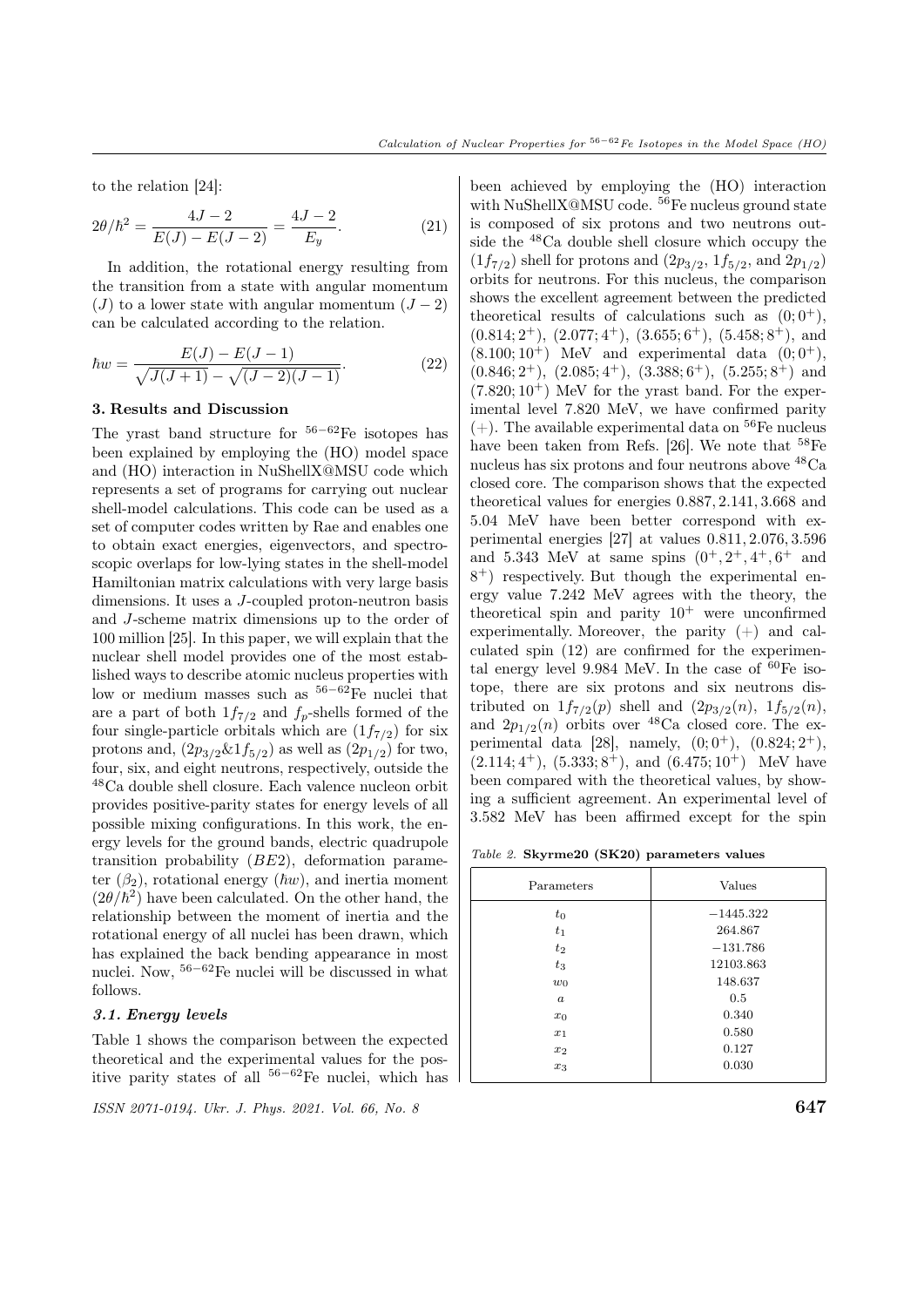## F.H. Obeed

| Nuclei             | $J_i \rightarrow J_f$                                                                                                                                                                              |                                                                                             | $\left(  (BE2)_{\text{theor.}} (e^2 \text{ fm}^4)   (BE2)_{\text{exp.}} (e^2 \text{ fm}^4)   26  \right)$                | $(\beta_2)$ theor. | $(\beta_2)_{\rm exp.}$ [26] |                                                           | $(Q_0)_{\text{theor.}}(b)   (Q_0)_{\text{exp.}}(b)   26]$                               |
|--------------------|----------------------------------------------------------------------------------------------------------------------------------------------------------------------------------------------------|---------------------------------------------------------------------------------------------|--------------------------------------------------------------------------------------------------------------------------|--------------------|-----------------------------|-----------------------------------------------------------|-----------------------------------------------------------------------------------------|
| $^{56}\mathrm{Fe}$ |                                                                                                                                                                                                    | $e_p = 1.5663e$<br>$e_n = 0.894e$                                                           |                                                                                                                          | 0.250              | $0.250 \pm 5$               | 1.037                                                     | 1.366                                                                                   |
|                    | $\begin{array}{c} 2^+_1\rightarrow 0^+_1\\ 4^+_1\rightarrow 2^+_1 \end{array}$<br>$6_1^+ \rightarrow 4_1^+$<br>$8_1^+ \rightarrow 6_1^+$<br>$10_1^+ \rightarrow 8_1^+$                             | 214.2<br>286.4<br>104.2<br>$65.02\,$<br>38.93                                               | $213.9\pm89$<br>$305.5 \pm 64$<br>$509\pm51$<br>$51 \pm 76$                                                              |                    |                             |                                                           |                                                                                         |
| Nuclei             | $J_i \rightarrow J_f$                                                                                                                                                                              |                                                                                             | $(BE2)_{\text{theor.}}$ $(e^2 \text{ fm}^4)$ $(BE2)_{\text{exp.}}$ $(e^2 \text{ fm}^4)$ [27] $(\beta_2)_{\text{theor.}}$ |                    | $(\beta_2)_{\rm exp.}$ [27] | $(Q_0)_{\text{theor.}}(b)$                                | $(Q_0)_{\exp.}(b)$ [27]                                                                 |
| $^{58}\mathrm{Fe}$ |                                                                                                                                                                                                    | $e_p = 1.391e$<br>$e_n = 0.886e$                                                            |                                                                                                                          | 0.262              | $0.262\pm4$                 | 1.1139                                                    | 1.1135                                                                                  |
|                    | $\begin{array}{c} 2^+_1\to0^+_1\\ 4^+_1\to2^+_1\\ 6^+_1\to4^+_1\\ 8^+_1\to6^+_1\\ \end{array}$<br>$10_1^+ \rightarrow 8_1^+$<br>$12_1^+$ $\rightarrow 10_1^+$                                      | 247.1<br>$301.8\,$<br>275.3<br>48.93<br>$27.86\,$<br>19.50                                  | $246.8 \pm 80$<br>$627.1 \pm 93$<br>$346.9 \pm 133$<br>$18.67 \pm 53$                                                    |                    |                             |                                                           |                                                                                         |
| Nuclei             | $J_i \rightarrow J_f$                                                                                                                                                                              |                                                                                             | $(BE2)_{\text{theor.}}$ $(e^2 \text{ fm}^4)$ $(BE2)_{\text{exp.}}$ $(e^2 \text{ fm}^4)$ [28] $(\beta_2)_{\text{theor.}}$ |                    |                             |                                                           | $(\beta_2)_{\text{exp.}}$ [28] $(Q_0)_{\text{theor.}}(b)$ $(Q_0)_{\text{exp.}}(b)$ [28] |
| $^{60}\mathrm{Fe}$ | $\begin{array}{c} 2^+_1\to 0^+_1\\ 4^+_1\to 2^+_1\\ 6^+_1\to 4^+_1\\ 8^+_1\to 6^+_1\\ \end{array}$<br>$10^+_1\rightarrow 8^+_1$<br>$12^+_1 \rightarrow 10^+_1$                                     | $e_p = 1.5663e$<br>$e_n=0.894e\,$<br>190.1<br>$239.8\,$<br>131.4<br>46.03<br>16.90<br>4.394 | $189.85 \pm 196$<br>$195.4 \pm 55$                                                                                       | 0.224              | $0.224\pm11$                | 0.977                                                     | 0.9766                                                                                  |
| Nuclei             | $J_i \rightarrow J_f$                                                                                                                                                                              |                                                                                             | $(BE2)_{\text{theor.}}$ $(e^2 \text{ fm}^4)$ $(BE2)_{\text{exp.}}$ $(e^2 \text{ fm}^4)$ [29] $(\beta_2)_{\text{theor.}}$ |                    |                             | $(\beta_2)_{\text{exp.}}$ [29] $(Q_0)_{\text{theor.}}(b)$ | $(Q_0)_{\exp.}(b)$ [29]                                                                 |
| $^{62}\mathrm{Fe}$ |                                                                                                                                                                                                    | $e_p = 1.5663e$<br>$e_n = 0.894e$                                                           |                                                                                                                          | 0.2289             | $0.229 \pm 13$              | 1.0168                                                    | 1.0163                                                                                  |
|                    | $2^+_1 \rightarrow 0^+_1$<br>$\begin{array}{c}\n4_1^+ \rightarrow 2_1^+ \\ 6_1^+ \rightarrow 4_1^+ \\ 8_1^+ \rightarrow 6_1^+ \\ \end{array}$<br>$10_1^+ \to 8_1^+$<br>$12_1^+ \rightarrow 10_1^+$ | 205.7<br>236.6<br>121<br>$119.2\,$<br>$23.42\,$<br>0.3789                                   | $205.6 \pm 233$                                                                                                          |                    |                             |                                                           |                                                                                         |

Table 3. Comparison between theoretical and experimental values of the electric quadrupole transition, intrinsic moment, and quadrupole deformation for <sup>56–62</sup>Fe (even-even)nuclei

and parity  $(6^+)$ . The  $(12^+)$  state have been determined for an experimental level of 8.920 MeV with the spin and parity unknown experimentally. Finally,  $62$ Fe isotope has six proton and eight neutrons sit-

uated at  $1f_{7/2}(p)$  shell and  $2p_{3/2}(n)$ ,  $1f_{5/2}(n)$ , and  $2p_{1/2}(n)$  orbits over <sup>48</sup>Ca closed core. For <sup>62</sup>Fe nucleus, we have got agreement for theoretical values  $(0, 0^+)$  and  $(1.028, 2^+)$  with experimental values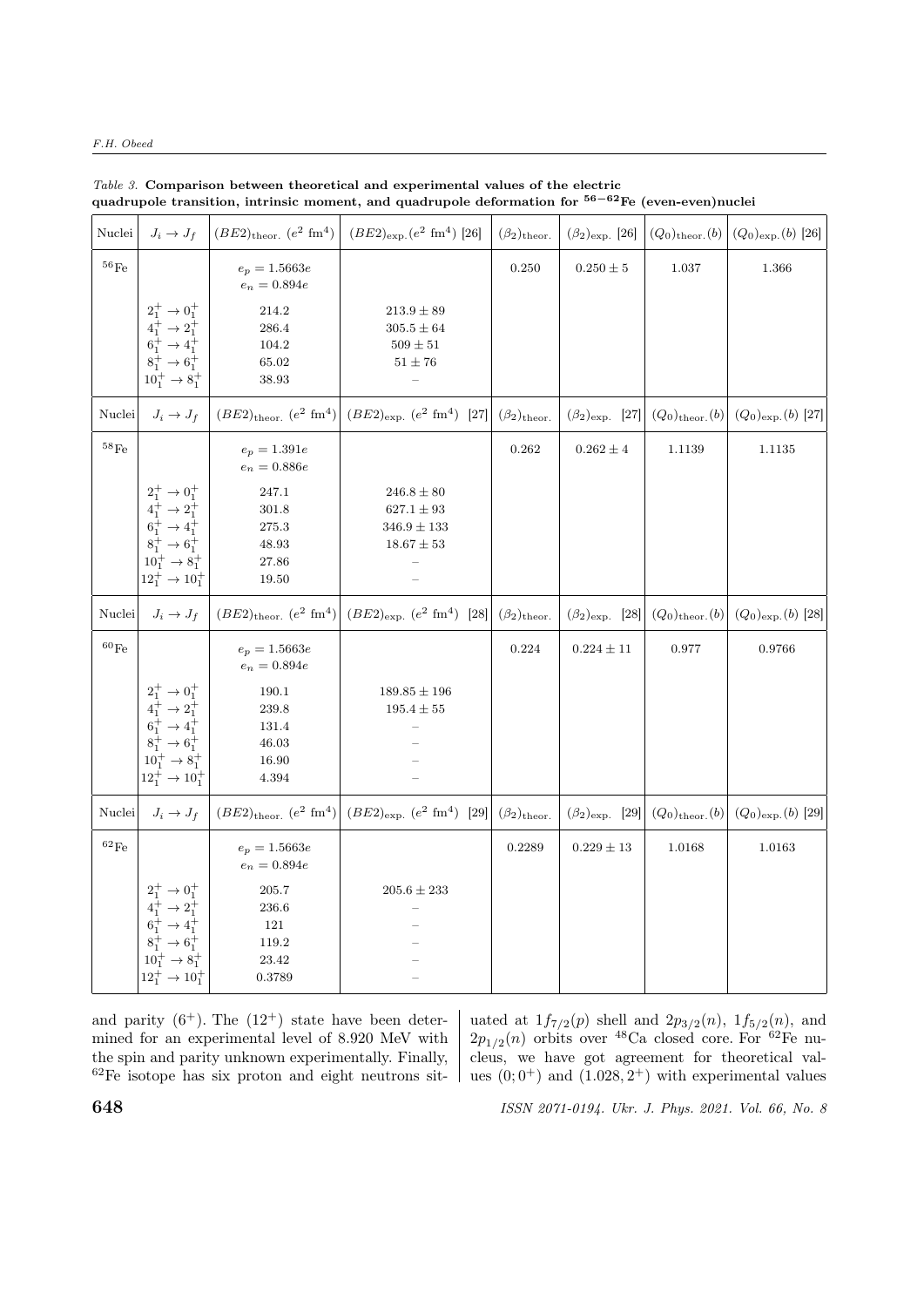| $\rm Nuclei$       | $J_i \rightarrow J_f$                                                                              | Theoretical values                                                                |       |        | Experimental values                                                                                                             |       |        |  |
|--------------------|----------------------------------------------------------------------------------------------------|-----------------------------------------------------------------------------------|-------|--------|---------------------------------------------------------------------------------------------------------------------------------|-------|--------|--|
|                    |                                                                                                    | Gamma energies, MeV $\hbar w$ , MeV $2\frac{\theta}{\hbar^2}$ , MeV <sup>-1</sup> |       |        | Gamma energies, MeV [26] $\hbar w$ , MeV [26] $\left 2\frac{\theta}{h^2}, \text{MeV}^{-1}\right $ [26]                          |       |        |  |
| $^{56}\mathrm{Fe}$ | $2^+_1\rightarrow 0^+_1$                                                                           | 0.814                                                                             | 0.332 | 7.371  | 0.846                                                                                                                           | 0.345 | 7.092  |  |
|                    | $4_1^+$ $\rightarrow 2_1^+$<br>$6_1^+$ $\rightarrow 4_1^+$<br>$8_1^+$ $\rightarrow 6_1^+$          | 1.263                                                                             | 0.624 | 11.085 | 1.239                                                                                                                           | 0.613 | 11.299 |  |
|                    |                                                                                                    | 1.578                                                                             | 0.785 | 13.941 | 1.303                                                                                                                           | 0.648 | 16.884 |  |
|                    |                                                                                                    | 1.803                                                                             | 0.899 | 16.638 | 1.867                                                                                                                           | 0.931 | 16.68  |  |
|                    | $10_1^+ \rightarrow 8_1^+$                                                                         | 2.642                                                                             | 1.319 | 14.383 | 2.565                                                                                                                           | 1.280 | 14.814 |  |
| Nuclei             | $J_i \rightarrow J_f$                                                                              | Gamma energies, MeV $\hbar w$ , MeV $2\frac{\theta}{\hbar^2}$ , MeV <sup>-1</sup> |       |        | Gamma energies, MeV [27] $\hbar w$ , MeV [27] $\left 2\frac{\theta}{h^2}, \text{MeV}^{-1}\right $ [27]                          |       |        |  |
| $^{58}\mathrm{Fe}$ | $2^+_1\rightarrow 0^+_1$                                                                           | 0.887                                                                             | 0.362 | 6.764  | 0.811                                                                                                                           | 0.331 | 7.398  |  |
|                    |                                                                                                    | 1.254                                                                             | 0.619 | 11.164 | 1.265                                                                                                                           | 0.625 | 11.067 |  |
|                    | $4_1^+$ $\rightarrow 2_1^+$<br>$6_1^+$ $\rightarrow 4_1^+$<br>$8_1^+$ $\rightarrow 6_1^+$          | 1.527                                                                             | 0.760 | 14.407 | 1.52                                                                                                                            | 0.756 | 14.473 |  |
|                    |                                                                                                    | 1.379                                                                             | 0.687 | 21.754 | 1.747                                                                                                                           | 0.871 | 17.172 |  |
|                    | $10^+_1\rightarrow 8^+_1$                                                                          | 2.371                                                                             | 1.184 | 16.026 | 1.899                                                                                                                           | 0.948 | 20.011 |  |
|                    | $10_1^+ \rightarrow 8_1^+$                                                                         | 2.529                                                                             | 1.263 | 18.189 | 2.742                                                                                                                           | 1.369 | 16.776 |  |
| Nuclei             | $J_i \rightarrow J_f$                                                                              | Gamma energies, MeV $\hbar w$ , MeV $2\frac{\theta}{\hbar^2}$ , MeV <sup>-1</sup> |       |        | Gamma energies, MeV [28] $\left  \hbar w \right $ , MeV [28] $\left  2 \frac{\theta}{\hbar^2} \right $ , MeV <sup>-1</sup> [28] |       |        |  |
| $^{60}\mathrm{Fe}$ | $\begin{array}{c} 2^+_1\to 0^+_1\\ 4^+_1\to 2^+_1\\ 6^+_1\to 4^+_1\\ 8^+_1\to 6^+_1\\ \end{array}$ | 0.932                                                                             | 0.380 | 6.438  | 0.824                                                                                                                           | 0.336 | 7.281  |  |
|                    |                                                                                                    | 1.377                                                                             | 0.680 | 10.167 | 1.29                                                                                                                            | 0.637 | 10.853 |  |
|                    |                                                                                                    | 1.689                                                                             | 0.840 | 13.025 | 1.468                                                                                                                           | 0.730 | 14.986 |  |
|                    |                                                                                                    | 1.641                                                                             | 0.818 | 18.281 | 1.751                                                                                                                           | 0.873 | 17.133 |  |
|                    | $10_1^+ \rightarrow 8_1^+$                                                                         | 1.399                                                                             | 0.698 | 27.162 | 1.142                                                                                                                           | 0.570 | 33.274 |  |
|                    | $12^+_1 \rightarrow 10^+_1$                                                                        | 1.88                                                                              | 0.939 | 24.46  | 2.445                                                                                                                           | 1.221 | 18.814 |  |
| Nuclei             | $J_i \rightarrow J_f$                                                                              | Gamma energies, MeV $\hbar w$ , MeV $2\frac{\theta}{\hbar^2}$ , MeV <sup>-1</sup> |       |        | Gamma energies, MeV [29] $\hbar w$ , MeV [29] $\left 2\frac{\theta}{\hbar^2}\right $ , MeV <sup>-1</sup> [29]                   |       |        |  |
| $^{62}\mathrm{Fe}$ |                                                                                                    | 1.028                                                                             | 0.419 | 5.836  | 0.877                                                                                                                           | 0.358 | 6.841  |  |
|                    | $\begin{array}{c} 2^+_1\to 0^+_1\\ 4^+_1\to 2^+_1\\ 6^+_1\to 4^+_1\\ 8^+_1\to 6^+_1\\ \end{array}$ | 1.316                                                                             | 0.650 | 10.638 | 1.299                                                                                                                           | 0.624 | 10.777 |  |
|                    |                                                                                                    | 1.688                                                                             | 0.840 | 13.033 | 1.874                                                                                                                           | 0.932 | 11.739 |  |
|                    |                                                                                                    | 1.896                                                                             | 0.945 | 15.822 | 1.424                                                                                                                           | 0.710 | 21.067 |  |
|                    | $10_1^+ \rightarrow 8_1^+$                                                                         | 1.350                                                                             | 0.674 | 28.148 |                                                                                                                                 |       |        |  |
|                    | $12^+_1 \rightarrow 10^+_1$                                                                        | 2.128                                                                             | 1.062 | 21.616 |                                                                                                                                 |       |        |  |

Table 4. Comparison between theoretical and experimental values of the gamma energies, rotation frequency, and inertia moment for <sup>56-62</sup>Fe (even-even) nuclei

[29] at energies  $(0,0^+)$  and  $(0.877,2^+)$  MeV, respectively. The experimental levels 2.176 and 4.050 MeV have been confirmed, but the theoretical spin and parity values  $(6^+)$  and  $(8^+)$  do not agree with available experimental data. For this nucleus, the experimental scheme of levels has been produced to 5.474 MeV, so the states with energy values  $7.278;10^+$ and  $9.406; 12^+$  MeV have been identified as new levels in this study. The state  $8^+$  assigned for experimental level 5.474 MeV is unassigned for the spin and parity experimentally.

 $\frac{1}{10}$  ISSN 2071-0194. Ukr. J. Phys. 2021. Vol. 66, No. 8 649

# 3.2. Reduced electric quadrupole transition probability

The radial wave functions for the single-particle matrix elements have been calculated by using the default Skyrme interaction (Sk20) in NuShellX@MSU code with effective nucleon charges. We also calculated the reduced electric quadrupole transitions by fitting the experimental values. The SK20 parameters are given in Table 2. In Table 3, the comparisons of experimental data with theoretical results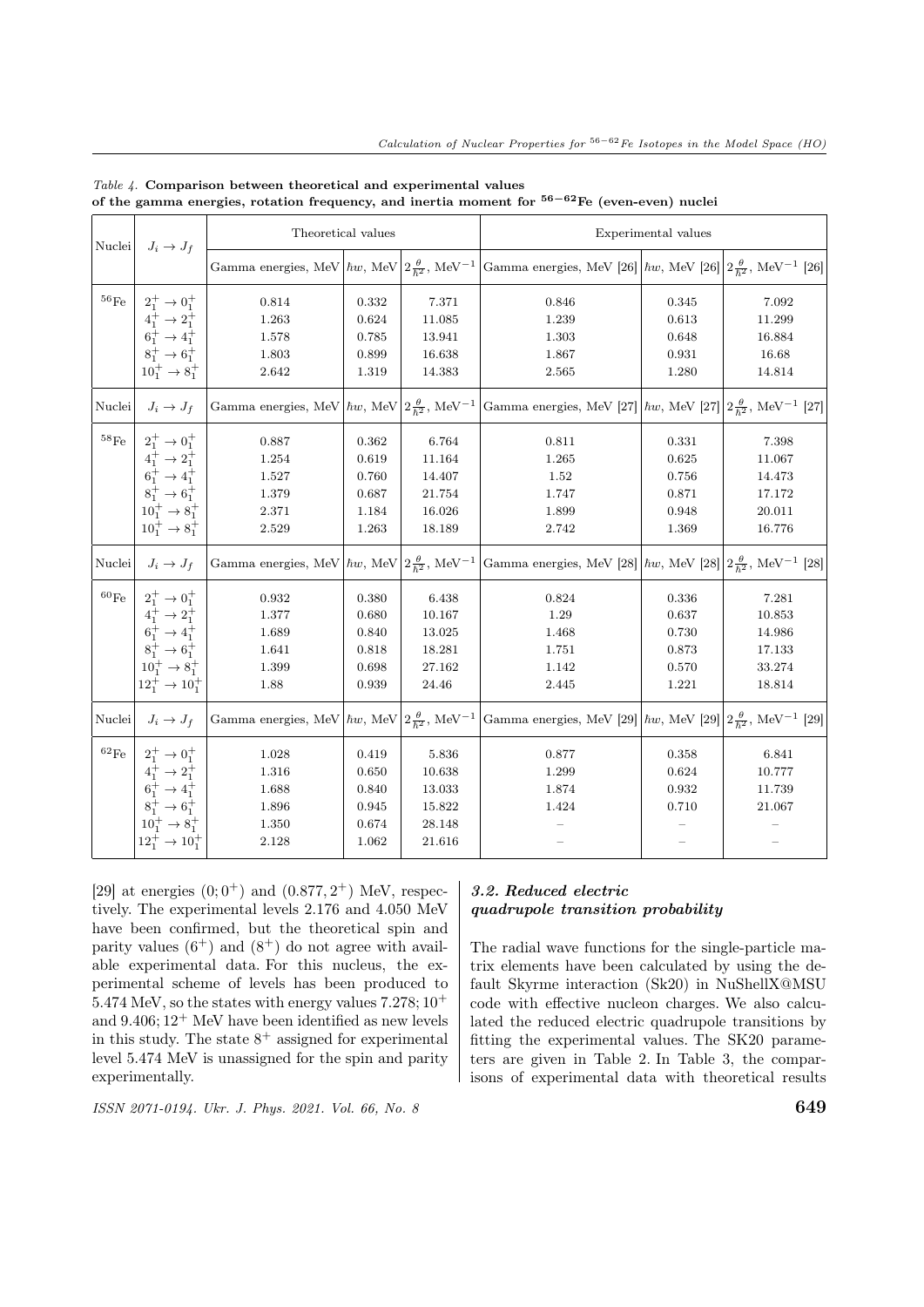

Fig. 1. Inertia moments as a function of the rotational energy for even <sup>56</sup>Fe isotope



Fig. 2. Inertia moments as a function of the rotational energy for even <sup>58</sup>Fe isotope



**Fig. 3.** Inertia moments as a function of the rotational energy for even  ${}^{60}Fe$  isotope

for the reduced electric quadrupole transition probabilities  $BE(2) \downarrow$ , deformation parameters  $\beta_2$ , intrinsic quadrupole moments  $(Q_0)$  for <sup>56-62</sup>Fe isotopes in the low-lying states are presented, by presenting a



Fig. 4. Inertia moments as a function of the rotational energy for even <sup>62</sup>Fe isotope

sighif information on the nuclear structure. We arrive at the excellent agreement between the calculated values of the transition strength  $B(icant E2 \downarrow)$ for most isotopes in this study such as the values of  $B(E_2 \downarrow)$  from  $2_1^+ \rightarrow 0_1^+$  and  $4_1^+ \rightarrow 2_1^+$  that are  $213.9e^2$  fm<sup>4</sup> and  $286.2e^2$  fm<sup>4</sup> for <sup>56</sup>Fe nucleus. The  $B(E2 \downarrow)$  values from  $2^+_1 \rightarrow 0^+_1, 6^+_1 \rightarrow 4^+_1, 8^+_1 \rightarrow 6^+_1$ are  $246.8e^2$  fm<sup>4</sup>,  $275e^2$  fm<sup>4</sup>,  $48.85e^2$  fm<sup>4</sup> for <sup>58</sup>Fe nucleus. In the case of <sup>60</sup>Fe nucleus,  $B(E2 \downarrow)$  values from  $2^+_1 \rightarrow 0^+_1$  and  $4^+_1 \rightarrow 2^+_1$  are  $189.9e^2$  fm<sup>4</sup> and 239.5 $e^2$  fm<sup>4</sup>. Finally,  $B(E2 \downarrow)$  value for  $2^+_1 \rightarrow 0^+_1$  is  $205.6e<sup>2</sup>$  fm<sup>4</sup> for <sup>62</sup>Fe nucleus. Furthermore, new values of the reduced electric quadrupole transition for these isotopes have been experimentally expected (yet unknown). In these calculations, another fundamental properties of the nuclei have been revealed such as the shapes of nuclei. A lot of nuclei with neutron  $(N)$ or proton  $(Z)$  numbers far from a magic number generally have deformed shapes. The simplest deformations are quadrupole deformations, where the nuclei can take the oblate, prolate, or spherical shapes. The quadrupole deformed nuclei are classified as prolate  $(Q_0 > 0)$  or oblate  $(Q_0 < 0)$ , but  $(Q_0 = 0)$  for spherical nuclei. From Table 3, the calculated quadrupole deformation parameters depend on the reduced electric quadrupole transition  $(BE2 \, \uparrow; 0^+ \rightarrow 2^+)$ . By applying relation (19) from the same table, we have shown that all calculated and experimental values of quadrupole deformation parameters of all nuclei are in the excellent agreement. The intrinsic quadrupole moments of  $56-62$ Fe nuclei can be calculated by using relation (17). The results of calculations of intrinsic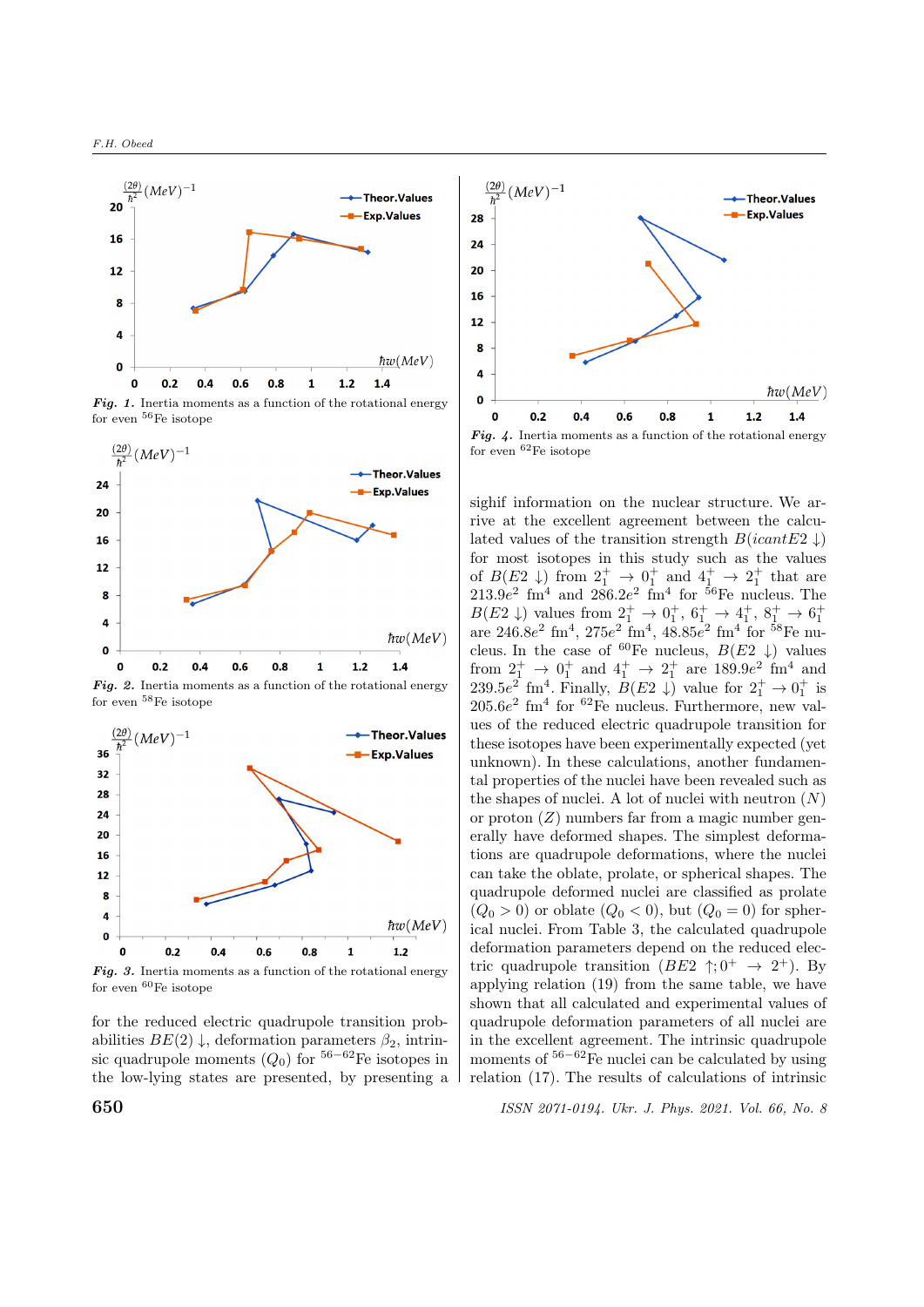quadrupole moments are given in Table (3) and agree with the available experimental values. We note that the intrinsic quadrupole moments  $Q_0 > 0$ , which indicates that these isotopes have prolate shapes.

# 3.3. Rotational energy and inertia moment

Table 4 displays the comparison between calculated and experimental values of gamma energies, moments of inertia, and rotational energies of <sup>56</sup>−62Fe isotopes. Moments of inertia and rotational energies values in Table 4 have been calculated from relations (22) and (21), respectively. The results of these calculations have an acceptable agreement with available experimental data. To illustrate the nature of the back-bending properties of these nuclei, the relationship between the rotational energies for even numbers of neutrons  $N = 30, 32, 34,$  and 36 in nuclei and moments of inertia is established. New values have been predicted in these calculations relative to the unknown experimental values. A linear proportionality occurs between moments of inertia and rotational energies in the lowest order as is seen in Figs. 1, 2, 3 and 4 for  $56-62$ Fe isotopes, respectively. These figures show that the moments of inertia rapidly increase according to  $2^+_1 \rightarrow 0^+_1, 6^+_1 \rightarrow 4^+_1, 8^+_1 \rightarrow 6^+_1$  for the above isotopes, respectively. Back bending phenomenon appears clearly in Fig. 2, 3, and 4 and shows the location of the back-bending in <sup>60</sup>Fe nucleus at  $J = 10^+$ . As for <sup>58</sup>Fe and <sup>62</sup>Fe nuclei, the back-bending appears at  $8^+$  and  $10^+$ , respectively.

#### 4. Conclusions

In this current study, many nuclear properties of <sup>56</sup>−62Fe isotopes such as yrast energy levels, reduced electric quadrupole transition probabilities(BE2), quadrupole deformation parameters  $(\beta_2)$ , intrinsic quadrupole moments  $(Q_0)$ , rotational energies  $(\hbar w)$ , and moments of inertia  $\left(\frac{(2\theta)}{\hbar^2}\right)$ have been determined. We indicate that the nuclear shell model with the HO interaction in the HO model space is very successful for explaining these properties. We have got an acceptance agreement of the theoretical results and experimental data on all properties that have been calculated in the present work. We have confirmed and determine the total angular momenta and parities for some experimental energy levels. Some new values of energy levels, reduced elec-

 $\frac{1}{10}$  ISSN 2071-0194. Ukr. J. Phys. 2021. Vol. 66, No. 8 651

tric quadrupole transition probabilities, rotational energies, and inertia moments for  $56-62$ Fe isotopes have been determined, but the experimental data are not available in some cases till now. Such values would add more information for theoretical knowledge about all isotopes under study. The back bending phenomenon has appeared clearly for <sup>60</sup>Fe nucleus at  $J = 10^+$  and, for <sup>58</sup>Fe and <sup>62</sup>Fe nuclei, at 8<sup>+</sup> and  $10^+$ , respectively. All calculations of the above nuclear properties for each nucleus in this study have contributed to reaching the better comprehension of basic concepts of the nuclear structure. The results of this study are of importance for compiling the Nuclear Data Table.

- 1. J.M. Blatt, V.F. Weisskopf. Theoretical Nuclear Physics (Springer, 1979) [ISBN: 13.978-0-486-66827-7].
- 2. A.K. Hasan, F.H. Obeed, A.N. Rahim. Positive parity levels of <sup>21</sup>,23Na isotopes by using the nuclear shell model. Ukr. J. Phys. **65** (1), 3 ( 2020).
- 3. B.A. Brown, B.H. Wildenthal. Status of the nuclear shell model. Ann. Rev. Nucl. Part. Sci. 38, 29 (1988).
- 4. F. Brandolini, C.A. Ur. Shell model description of  $N \simeq$  $\simeq Z1f7/2$  nuclei. Phys. Rev. C 71 (5), 1 (2005).
- 5. M. Honma, T. Otsuka, B.A. Brown, T. Mizusaki. Effective interaction for  $pf$ -shell nuclei. Phys. Rev. C 65 (6), 1 (2002).
- 6. S.N. Liddick, P.F. Mantica, R.V.F. Janssens, R. Broda, B.A. Brown, M.P. Carpenter, B. Fornal, M. Honma, M. Horoi, T. Mizusaki, A.C. Morton, W.F. Mueller, T. Otsuka, J. Pavan, A. Stolz et al. Development of new shell structure in  $pf$ -shell nuclei. J. Phys.: Conf. Ser. 49, 013 (2006).
- 7. A. Novoselsky, M.Vallieres, O. Laadan. Full fp shell calculation of  ${}^{51}$ Ca And  ${}^{51}S$ . Phys. Rev. lett. **79**, (22), 4341 (1997).
- 8. P.C. Srivastava, I. Mehrotra. Large scale shell model calculations for odd-odd  $58-62$ Mn isotopes. Eur. Phys. J. A 45 (2), 185 (2010).
- 9. A. Johnson, H. Ryde, J. Sztarkier. Evidence for a singularity in the nuclear rotational band structure. Phys. Lett. B 34 (7), 605 (1971).
- 10. A. Johnson, H. Ryde, S.A. Hjorth. Nuclear moment of inertia at high rotational frequencies. Nucl. Phys. A 179 (3), 753 (1972).
- 11. R.A. Sorensen. Nuclear moment of inertia at high spin. Rev. Mod. Phys. 45 (3), 353 (1973).
- 12. A.M. Shirokov, A.I. Mazur, J.P. Vary, I.A. Mazur. Oscillator basis, scattering and nuclear structure. J. Phys.: Conf. Ser. 403, 012021 (2012).
- 13. L. Coraggio, A. Covello, A. Gargano, N. Itaco, T.T.S. Kuo. Shell model calculations and realistic effective interactions. Prog. Part. Nucl. Phys. **62** (1), 135 (2009).